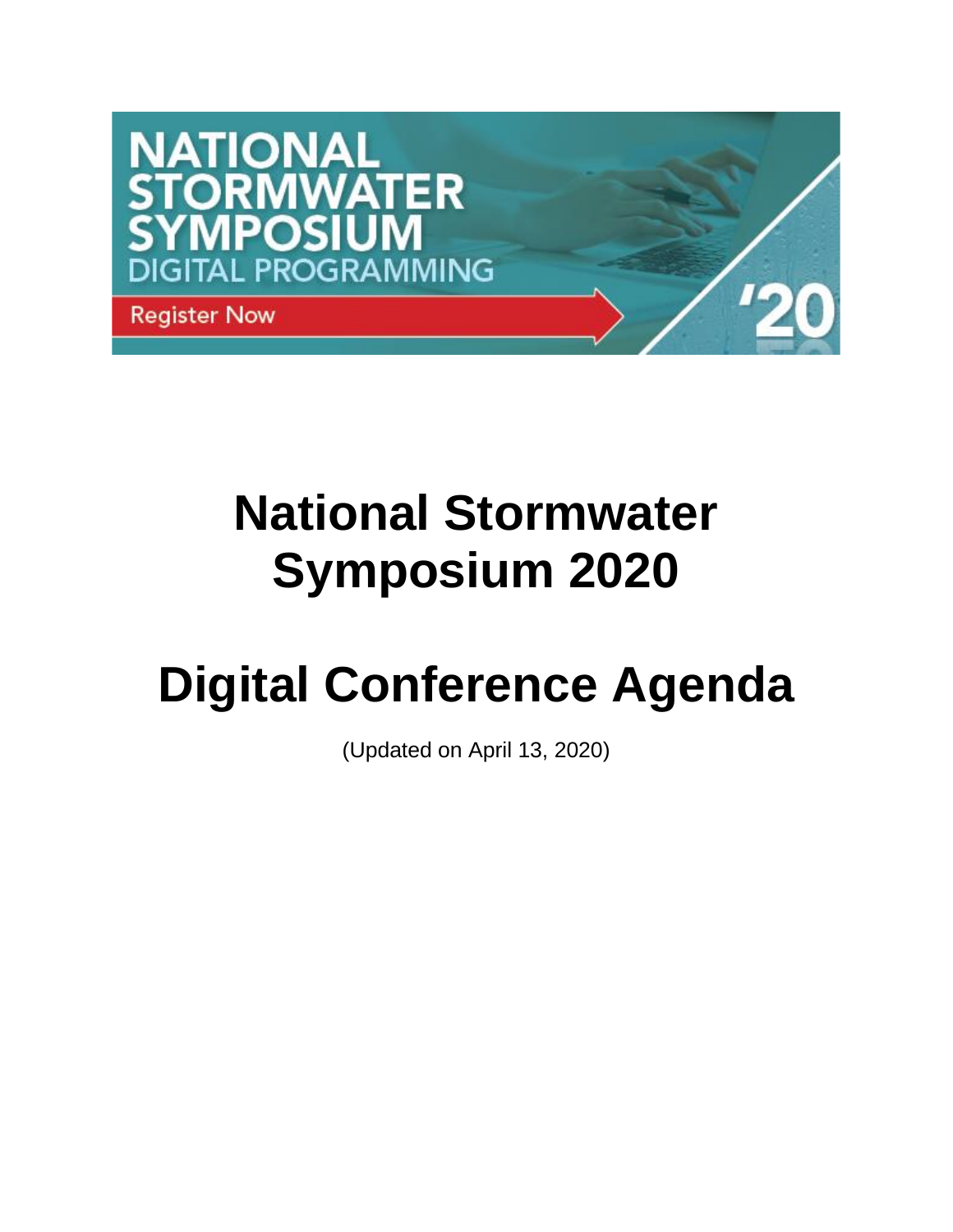#### **Session 1: Stormwater Worldwide**

**Moderator:** Leslie Schehl, Metropolitan Sewer District

- **Greening the Pipeline: Re-Purposing a Heritage Listed Asset to Enhance Community Well-Being** Nino Polon, Melbourne Water, David Howard, GHD
- **Green Infrastructure for Long-Term Provision of Ecosystem Services: Developing a Universal Framework Under Different Cultures and Climates** Asa Sang, Swedish University of Agricultural Sciences; Kumelachew Yeshitela, Addis Ababa University; David Gamstetter, Davey Resource Group; Ishi Buffam, University of Cincinnati
- **Flood Management in Mexico City – Vicente Guerrero StormWater Pumping Station** Elena Rodriguez Hernandez, INDAR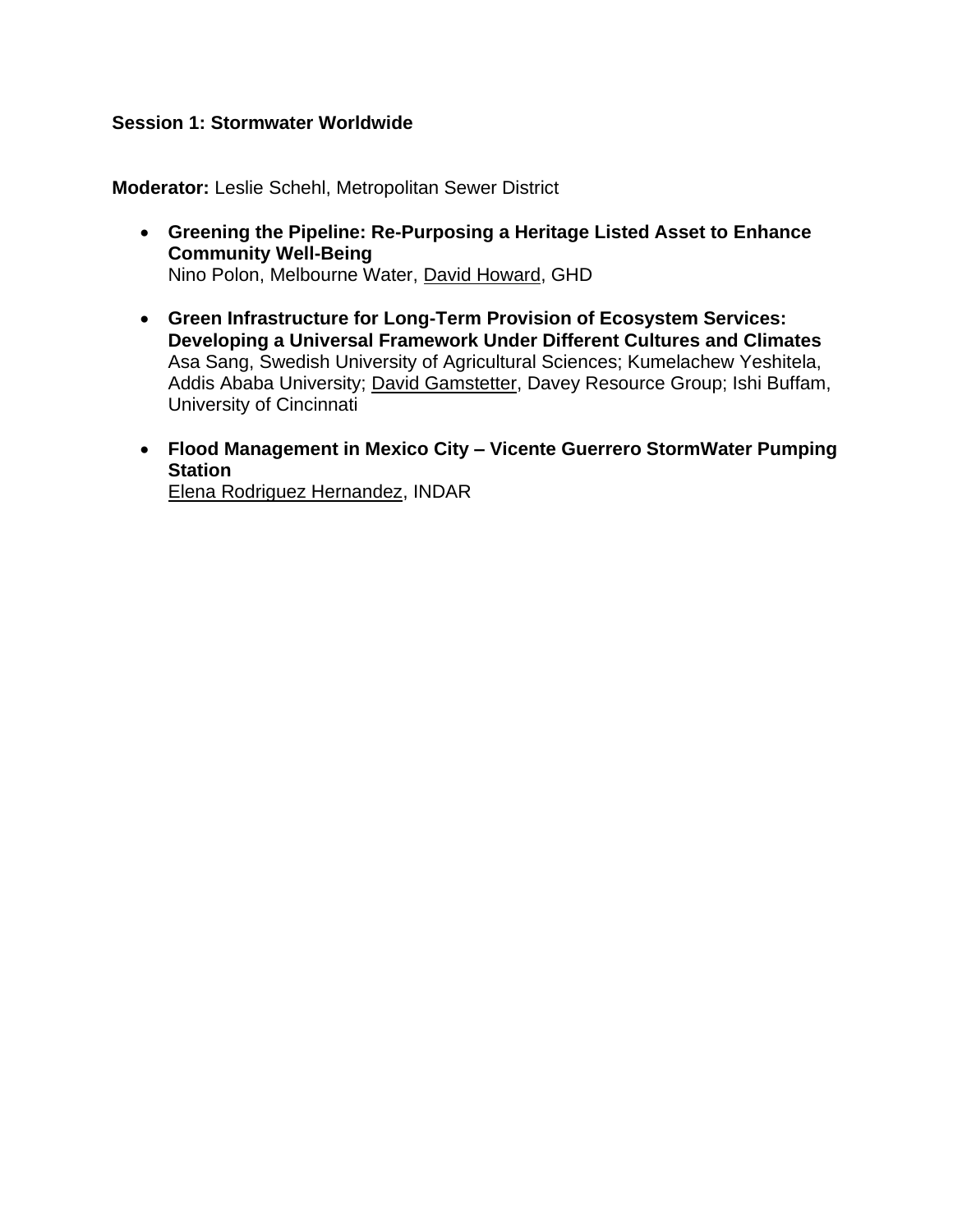#### **Session 2: Performance of Post-Construction Control Measures**

**Moderators:** Ray Hyland, Brown and Caldwell; Virginia Roach, CDM Smith

- **Why a National Testing and Verification Program for Stormwater Products and Practices is Needed and How it Can Benefit the Stormwater Sector: An Update on the STEPP Program Seth Brown, Storm and Stream Solutions LLC**
- **Let's Talk Trash: Developing a Scalable Pilot Study for Implementation of Stormwater Control Measures Bethany Bezak, DC Water; Olivia August**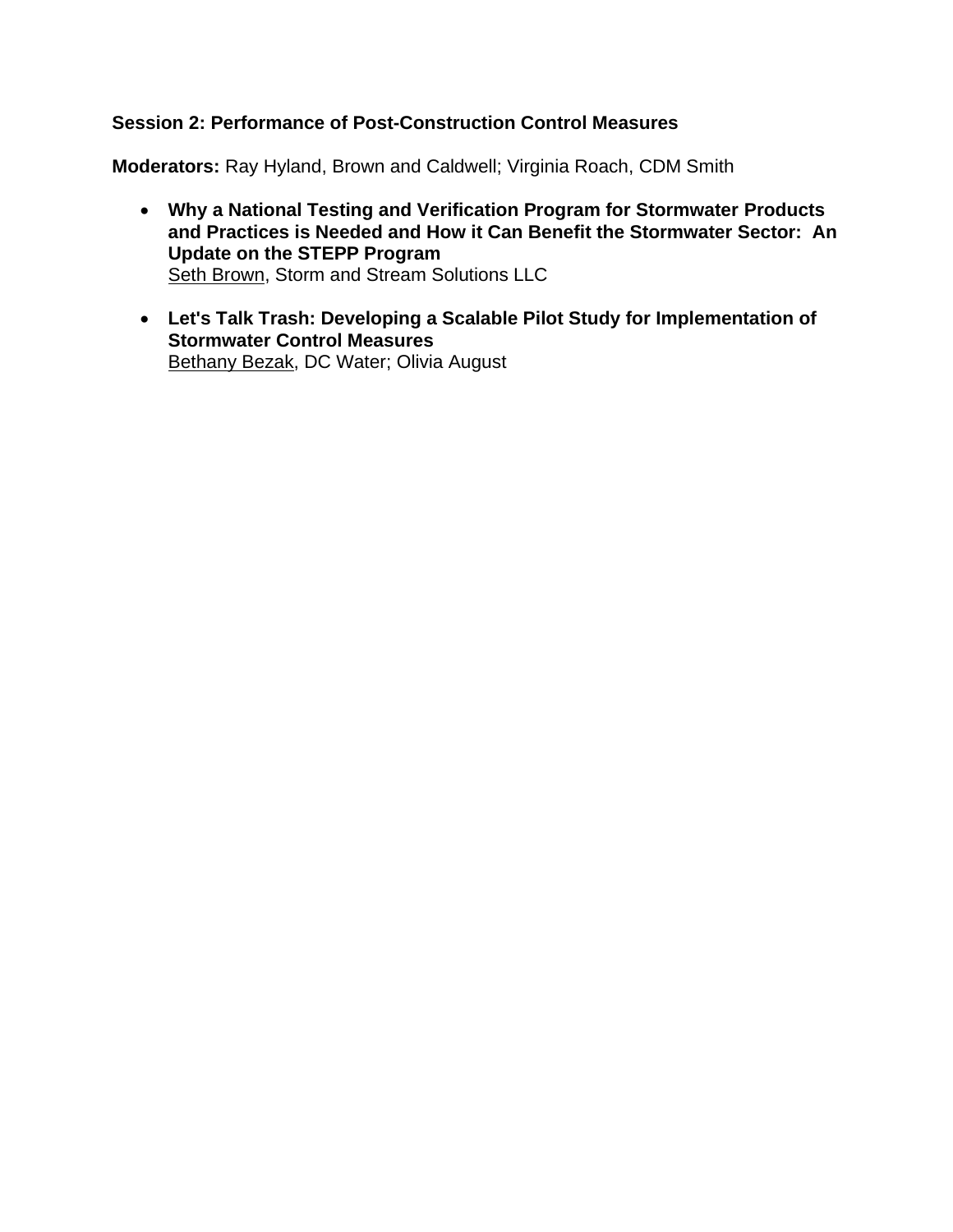## **Session 3: Influence and Action – Outreach, Education, and Training Strategies**

**Moderators:** Dana Brown, Dana Brown & Associates; Nancy Ellwood, CDM Smith

- **One Community, Many Voices. The Role of Strategic Communications when Implementing a Stormwater Fee** Rebecca Zito, Pittsburgh Water and Sewer Authority
- **Adopt-a-Drain: Measuring the Impacts of Resident Engagement on Water Resources** Jana Larson, Hamline University
- **Getting Rain Gardens Built without Lifting a Shovel:  Lessons Learned in Outreach & Education** Elizabeth Hiser, Cuyahoga Soil & Water Conservation District; Susan Bryan, Washtenaw County
- **Follow the Drop Mobile App: Building Water Resiliency** Lauren Roth Venu, 3Rwater
- **UDC NGICP Training Program: Opportunities and Challenges Facing NGICP Program** Kamran Zendehdel, University of the District of Columbia; Harris Trobman, UDC CAUSES; Seth Charde, DC Water